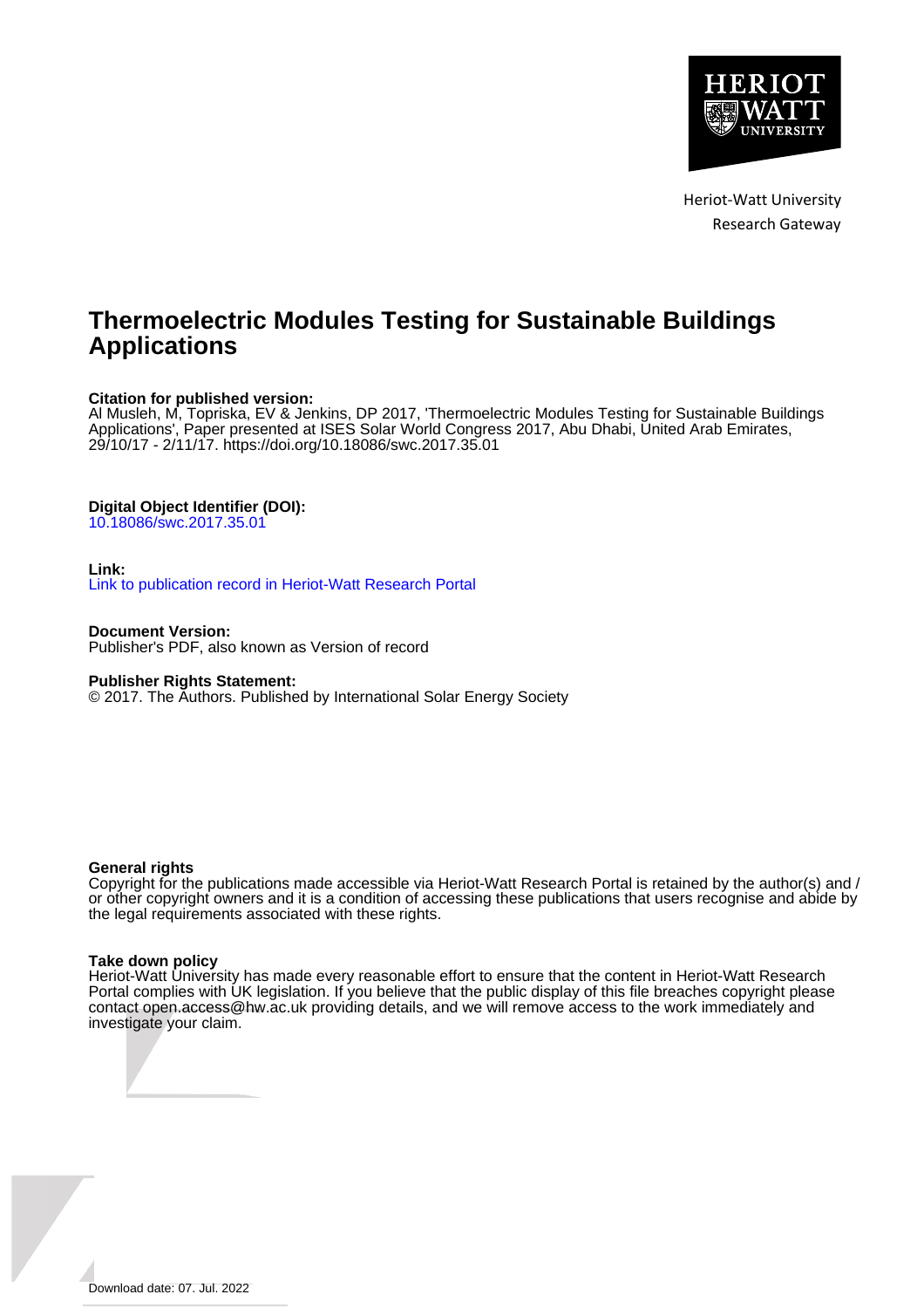# **Thermoelectric Modules Testing for Sustainable Buildings Applications**

## **Mohamed Al Musleh<sup>1</sup> , Evangelia Topriska<sup>1</sup> and David Jenkins<sup>2</sup>**

<sup>1</sup> Heriot Watt university, Dubai (United Arab Emirates)

<sup>2</sup> Heriot Watt University, Edinburgh (United Kingdom)

#### **Abstract**

In order for buildings to be sustainable from an operational point of view, the basics are to save energy and maximize efficiency. This is only possible with the availability and around the clock collection of real-time data for energy use. These data can be collected via sensors installed all around the building which then feed back to the building management system or to the occupants. Transmitting data and powering those sensors remains a challenge. With today's wireless technologies and microcontrollers, transmitting is well developed, however, sensor power sources are still in the developing stage. This work describes the testing of Thermoelectric Generators (TEG) at the ultra-low temperature difference level (5°C and below). TEGs are used as energy harvesters that make use of the temperature difference within the building energy systems, to power wireless sensors, thus eliminating the need of a battery and the maintenance/operation costs that come with it.

*Keywords: Smart Buildings, Sustainable Buildings, Thermoelectric, Wireless Sensing, Energy-Harvesting.*

# **1. Introduction**

Thermoelectricity is the direct conversion of a temperature gradient to electricity and vice versa. TEG modules are made of multiple Thermoelectric (TE) blocks connected electrically in series and thermally in parallel, to maximize power generation. This effect is known as Seebeck effect, where the generated electricity depends on the temperature difference between the two sides of the TEG module. The Seebeck coefficient of the blocks is used, as shown in the relationship of Equation 1:

$$
E_{emf} = S \Delta T
$$

 $(eq. 1)$ 

Where  $E_{emf}$  represents the generated electromotive force, S is the Seebeck coefficient which is material dependent, and ΔT is the temperature gradient difference (Ahıska and Mamur 2014). Figure 1 shows a schematic diagram of a typical TEG.



Figure 1 schematic diagram of a typical TEG.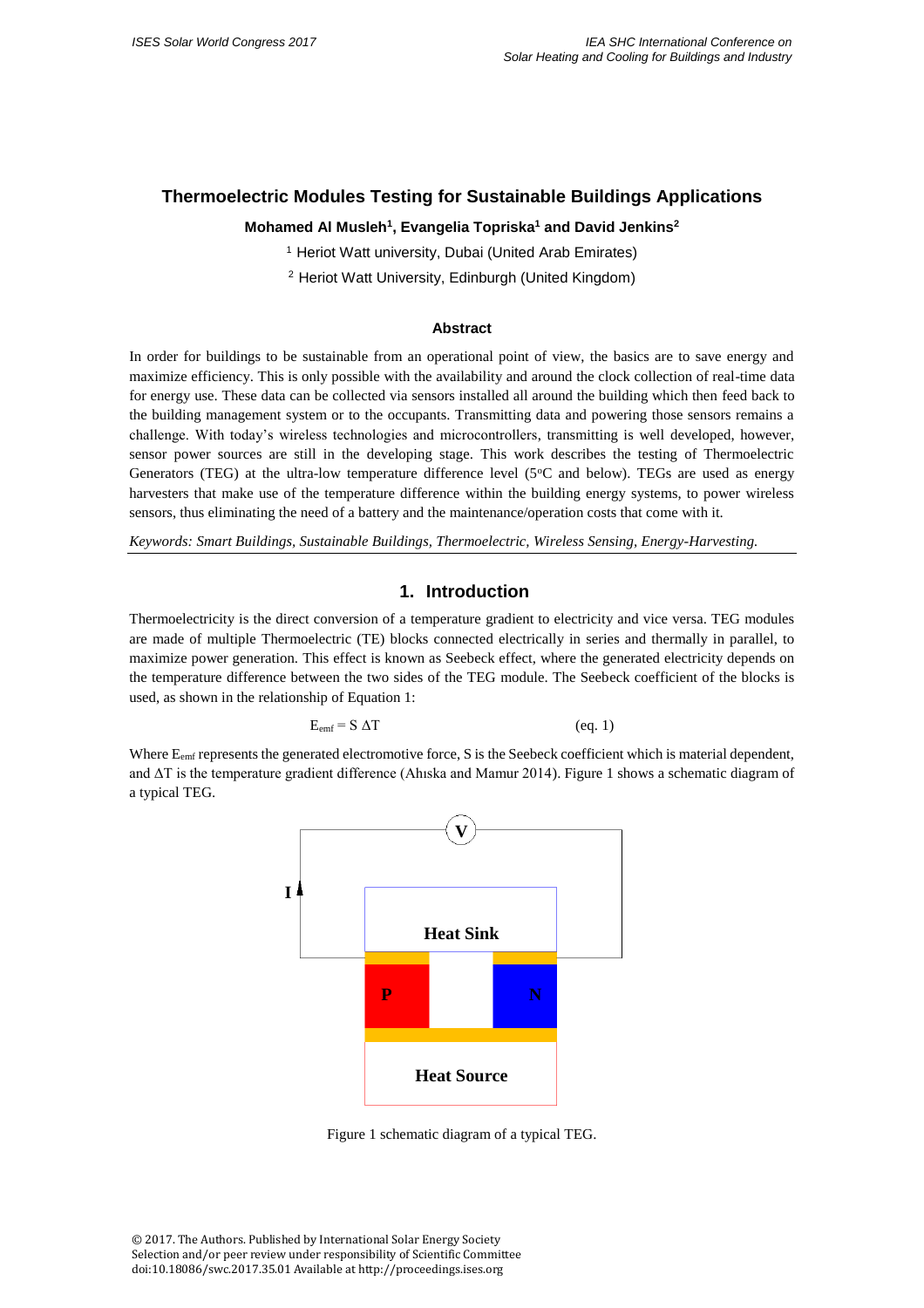To run building resources and energy systems at a more sustainable level, systems feedback is required. This feedback is achieved using a network of sensors distributed around the building. Such sensors can measure building temperature, indoor light intensity, air quality, etc. and are either wired or wireless. Wireless sensors are often referred to as wireless sensor network (WSN). WSN could use batteries as a power source but the maintenance stays as a challenge from an operational point of view. Using ambient energy harvesters to power such sensors is a feasible option and TEGs are one of the techniques used for energy harvesting to power sensors. However, most of the commercially available TEG based energy harvesters require high-temperature difference, which is targeting industrial applications. Within the built environment low-temperature difference applications are common, if heating and hot-water systems are excluded. Typical examples of built environment applications are the temperature difference of an exterior wall surface, of a cold air duct with respect to the surroundings temperature, the heat emitted from a light fixture, the heat emitted from information technology (IT) equipment such as wireless routers, or security equipment such as surveillance cameras. Figure 2a shows a thermal image highlighting the heat emission from lighting fixture, where measured temperature difference is about  $10^{\circ}$ C. Figure 2b shows a thermal image of two different IT and security equipment, a wireless communication router and surveillance camera. The wireless router temperature is measured to be about  $5^{\circ}$ C above surroundings, while the surveillance camera measured at 9.6°C above surroundings. TEG used as power source for WSN has an increasing research interest but researchers in the field often face difficulties of the availability of TEG performance test data at very low-temperature difference. Therefore, the aim of this study is to provide such performance data and ultimately develop a universal test setup for TEG at this temperature range. (Salerno 2010) (Snyder 2008) (Moczygemba 2015) (Huang et al. 2011) (He et al. 2015) (Wang et al. 2013) (Wellington City Council 2017).





(b)

Figure 2 Thermal Image of (a) a lighting fixture and (b) IT equipment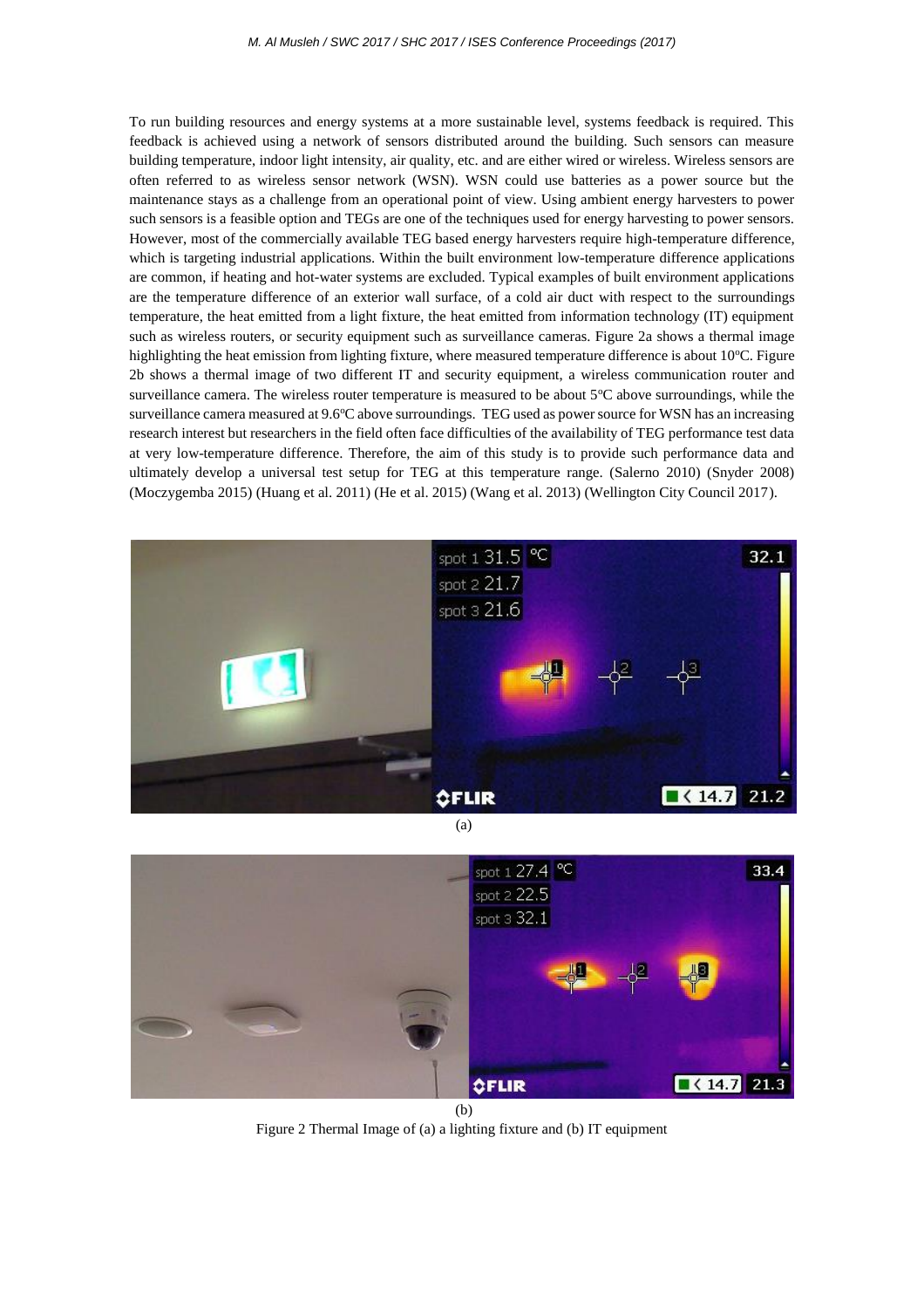## **2. Experimental Setup**

A TG12-4 TEG module was acquired for this test, which is a Marlow Industries Inc. product. This is designed as a universal TEG, rated at 4 watts at a temperature difference of 180°C (Marlow Industries). The experimental setup consisted of a high precision temperature controlled hotplate, which acted as a heat source. The hot side of the TEG was placed on top of the hot plate using thermal paste to maximize heat transfer and a K-type thermocouple was placed between the TEG and the hotplate to measure the hot side temperature. On the other side of the TEG a heat sink was used to dissipate the heat and an electric fan was attached to the heat sink to ensure cooling via forced convection. Another K-type thermocouple was placed between the TEG and the heat sink to measure the cold side temperature. Schematic diagram of the test setup is shown in Figure 3. Both thermocouples were connected to a temperature data logger shown at the left of the test setup photo in Figure 4. A digital multimeter was used to measure the generated open-circuit voltage ( $V_{\text{OC}}$ ) and short-circuit current (I<sub>SC</sub>) of the TEG. The complete experimental setup is shown in Figure 3 below.



Figure 3 schematic diagram of the experimental setup.



Figure 4 The complete setup of the experiment showing the temperature data logger at left, the hotplate with the TEG mounted on it below the heat sink, and the multimeter at the right.

As cooling was performed using an air-cooled heat sink, it was rather complicated to estimate the heat dissipation from the TEG. To further investigate the heat flux through the TEG and device efficiency it was found appropriate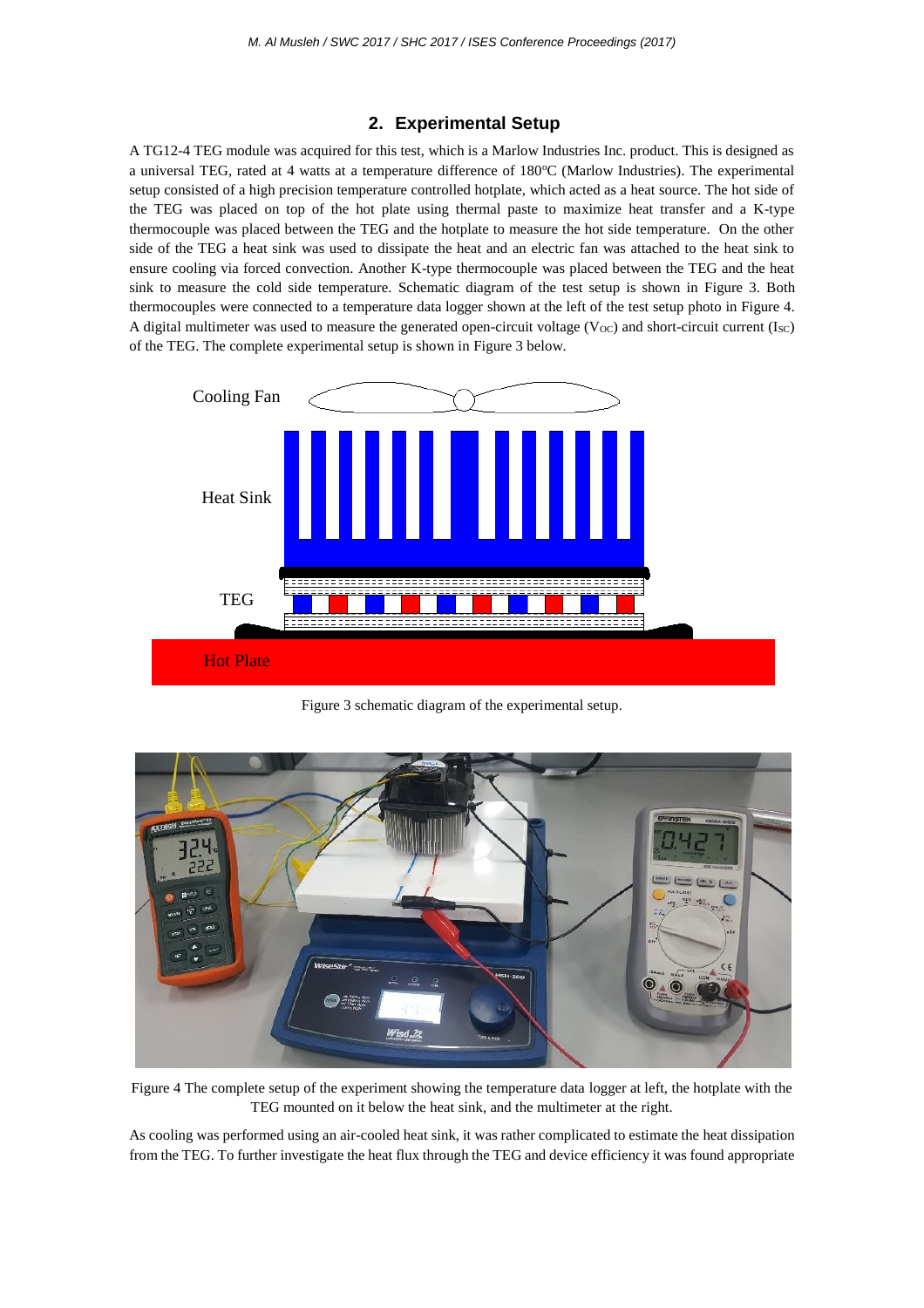to use water blocks on both sides of the TEG. The all copper water block is shown in Figure 5 were sourced out for this test.



Figure 5 The all copper water block which was sourced out for the test. (Image source: customthermoelectric.com)

One block for the hot water cycle attached to the TEG hot side and the other for the cooling water cycle on the cold side. 3D designed and printed holders were used for holding the water block in place and to make sure that TEG is always in the center. The complete setup of the TEG installed on the water block is shown in Figure 6.



Figure 6 the TEG installed on one side of the water blocks.

The test setup is planned to be attached to a heat exchanger supply unit. The unit will supply to two separate water cycles, one is hot and the other is cold. Both cycles have inlet and outlet temperature recorders along with recording the water flow rate.

## **3. Experimental Results**

The temperature of the hotplate was increased in steps of  $0.5^{\circ}$ C above the room temperature, allowing enough time for both sides of the TEG to reach a steady state temperature. Both  $V_{OC}$  and  $I_{SC}$  were measured at each step and the recorded values are shown in Figure 7 below.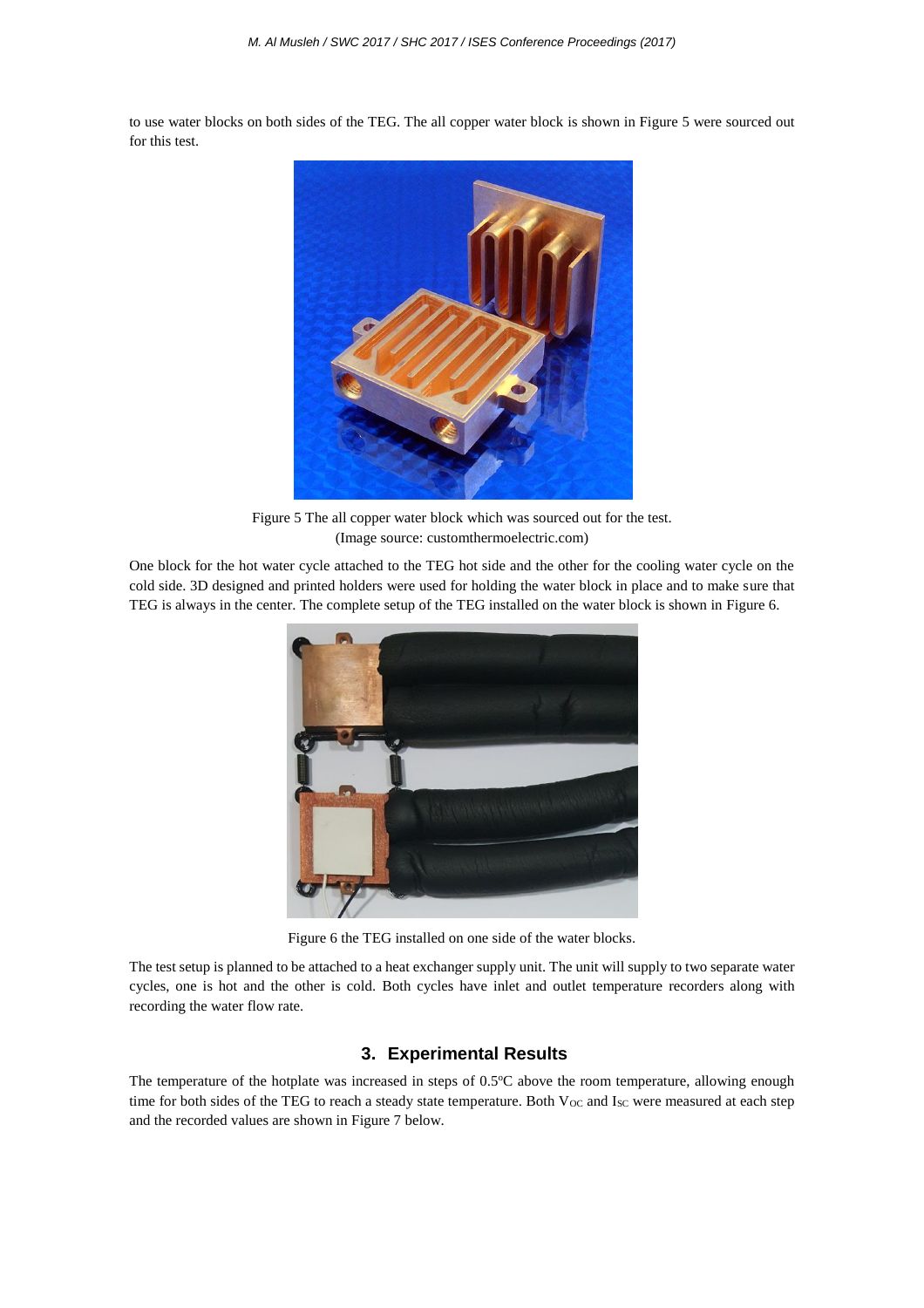

Figure 7 Open-circuit voltage (V<sub>OC</sub>) and short-circuit current (I<sub>SC)</sub> vs. temperature difference ( $\Delta T$ ) Using hot plate and air cooled heat sink.

The temperature deference covered a small range of  $1-5$  C°, which is considered as very low-temperature difference in TEG applications. This range was investigated being the most commonly available range within buildings. The open-circuit voltage and short-circuit current were observed to be directly proportional to the temperature difference, and closely following the increase in the TEG hot side temperature as shown in Figure 7. Using the measured values and using Equation 1, the Seebeck coefficient was calculated, to an average of 40.72  $mV/C<sup>o</sup>$  over the test range.

A similar test was performed using the heat exchanger unit and the water blocks. Both cycles were set to a water flow of 2 liters per minute. An important observation using this setup is that precise control can be applied to the temperature difference ( $ΔT$ ).  $ΔT$  across the TEG was increased from 0°C up to 7°C. V<sub>OC</sub> and I<sub>SC</sub> were measured at various temperature differences as shown in Figure 8.



Figure 8 Open-circuit voltage (V<sub>OC</sub>) and short-circuit current (I<sub>SC</sub>) vs. temperature difference ( $\Delta T$ ) Using heat exchanger unit and water blocks.

Comparing the two sets of results highlighted much higher power generation with the water blocks setup at similar